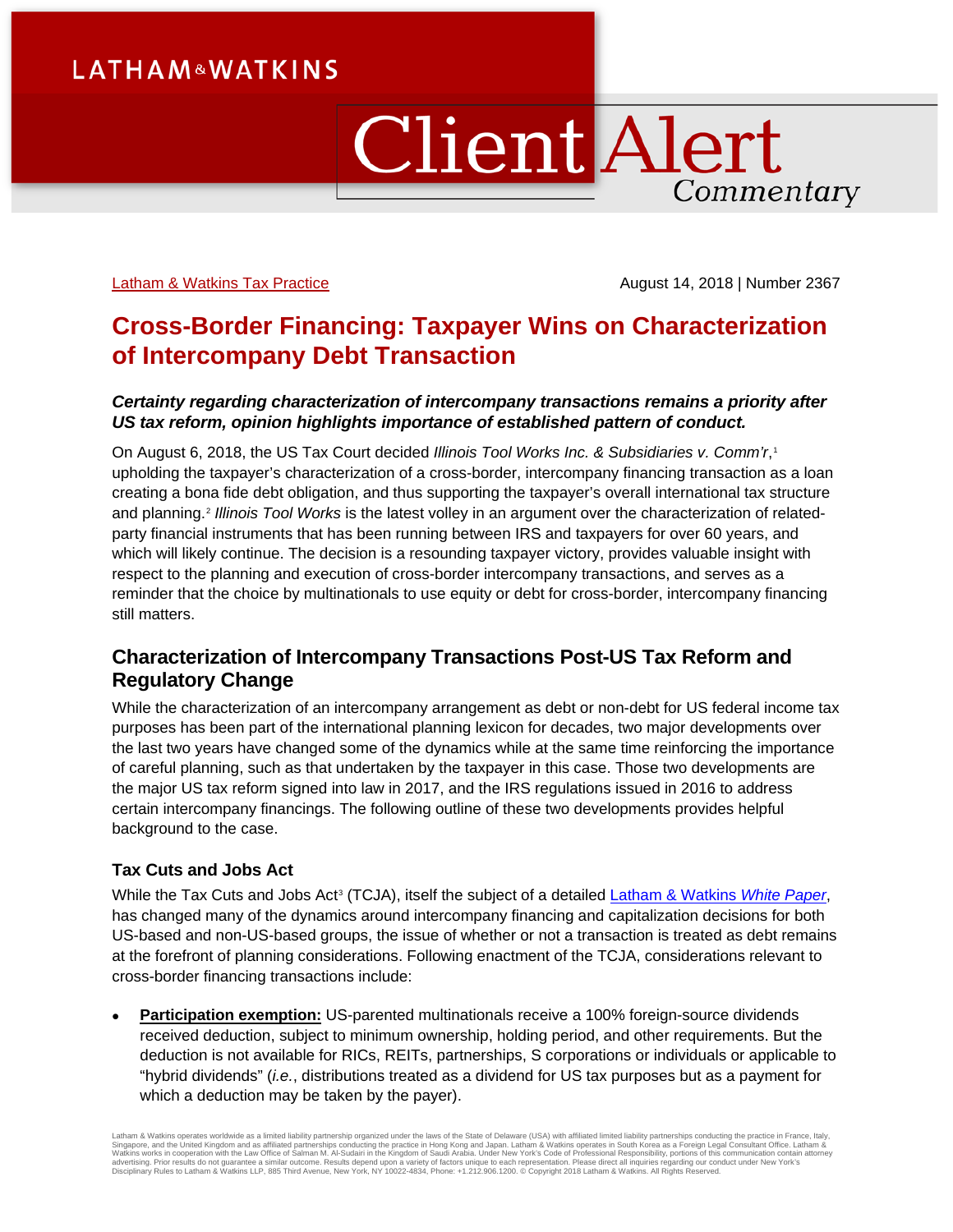- **Deduction for business interest expense limited:** Subject to exceptions, interest expense deductions are limited to the sum of the taxpayer's business interest income plus 30% of its adjusted taxable income, but unused interest expense can generally be carried forward.
- **Base Erosion and Anti-Abuse Tax (BEAT):** Deductible interest payments made by a US corporation to a foreign related party are generally treated as base erosion payments for purposes of the BEAT.
- **Hybrid arrangements:** Disallowance of deductions for certain related-party amounts paid or accrued in hybrid transactions (*i.e.*, transactions for which payments are treated as interest or royalties for US tax purposes but not by the tax laws of the country in which the payer is resident) or with hybrid entities (*i.e.*, entities that are fiscally transparent in one jurisdiction but not the other).

In addition, many pre-TCJA considerations remain relevant today, such as:

- **Section[4](#page-5-3) 956:** A US shareholder of a controlled foreign corporation (CFC) generally must include in its income an amount equal to the earnings of the CFC that are invested in certain US property, including loans and credit support to debt of a related US borrower.
- **Withholding:** Rates of withholding, including treaty rates and qualification therefor, may vary depending on whether payments are dividends or interest.
- **Tax Rates:** Similarly, rates of taxation may vary depending on whether payments are dividends or interest.
- **CFC-status:** CFC status of a foreign corporation is generally dependent on the status of equity investors and the stock ownership attribution rules, not lenders.

## **Section 385 Regulations**

As reviewed in a previous [Latham & Watkins](https://www.lw.com/thoughtLeadership/treasury-issues-final-temporary-regulations-related-party-debt-instruments) *Client Alert*, on October 13, 2016, the US Department of the Treasury (Treasury) and the IRS issued final and temporary regulations under Section 385 regarding the characterization of certain related-party debt instruments as equity. Nevertheless, the non-statutory, multifactor debt/equity (and bona fide debt) analysis remains as relevant as ever.

The Section 385 regulations contain documentation and reclassification rules, generally limited to relatedparty debt issued by a US entity. Broadly, the documentation rules require documentation establishing (i) an unconditional obligation to pay a sum certain on demand or on one or more fixed dates, (ii) typical creditor's rights to enforce payment; (iii) a reasonable expectation of repayment; and (iv) evidence of a debtor-credit relationship, such as timely payments or the exercise of creditor's rights. However, the implementation of the documentation requirements has been delayed until 2019,<sup>[5](#page-5-4)</sup> and Treasury and the IRS are reportedly considering a proposal to revoke or revise them.<sup>[6](#page-5-5)</sup> The reclassification rules treat covered debt instruments as stock if the debt instrument is issued: (i) in a distribution; (ii) to acquire stock of a member of the issuer's expanded group (*i.e.*, a transaction that would be subject to Section 304); or (iii) as consideration in certain internal asset reorganizations.

Intercompany debt transactions not reclassified under the Section 385 regulations remain subject to reclassification under traditional federal income tax principles, including the time-honored factors discussed in *Illinois Tool Works*.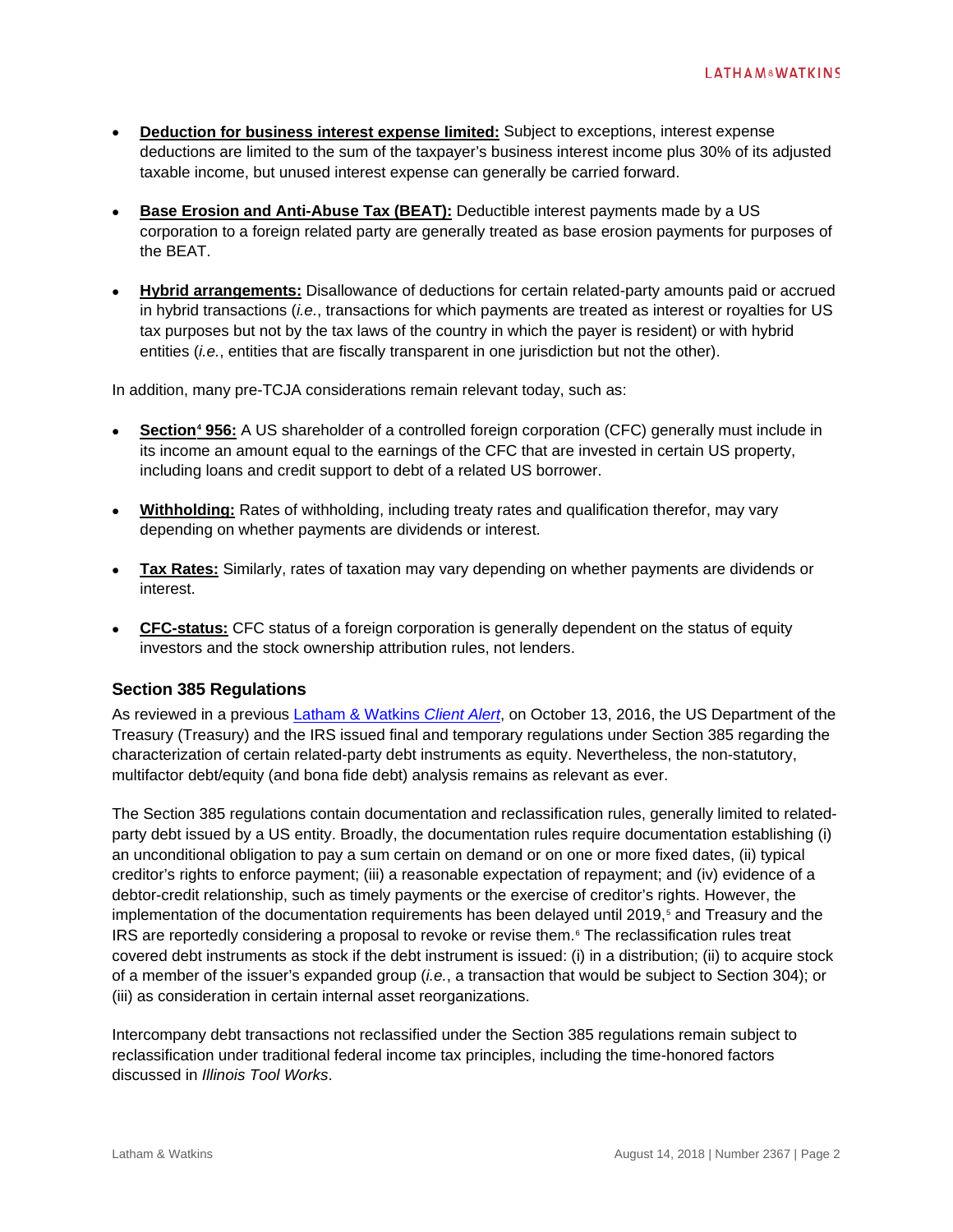## **The** *Illinois Tool Works* **Transaction**

## **Simplified Description**

In this case, US Parent (USP) owned CFC1, a holding company that owned CFC2. CFC1 had no accumulated earnings and profits, but CFC2 did.

CFC2 made a loan to CFC1, using their accounts in a notional cash pool. The debt instrument had a fiveyear term and paid simple interest at 6% per year. The instrument did not require any payments of principal until maturity, and there was no premium or penalty for early payment. Additionally, the instrument contained no restrictive covenants regarding payment of dividends, maintenance of working capital, mergers or asset sales, or future issuances of senior debt. Under the note, CFC2 could enforce payment of principal and interest, and there was no provision subordinating the debt to CFC1's other obligations. Delaware law governed its interpretation.

CFC1 distributed the loan proceeds to USP. USP received the distribution as a return of capital not in excess of its basis in its CFC1 shares and used the cash to repay outstanding commercial paper.



## **IRS Characterization of Transaction**

The IRS attacked the transaction using three theories:

- The loan from CFC2 to CFC1 was not bona fide debt and should be characterized as a dividend.
- If the loan from CFC2 to CFC1 was bona fide debt, it should nevertheless be recharacterized as a dividend to either CFC1 or USP under one or more judicial anti-tax-avoidance doctrines.<sup>[7](#page-5-6)</sup>
- If the loan from CFC2 to CFC1 was not recharacterized at all, USP did not have sufficient basis to absorb the entire distribution from CFC1 as a tax-free return of capital.

The IRS also asserted penalties under Section 6662(a). The court rejected all of the IRS theories and its assertion of penalties against the taxpayer, finding the relevant factors overwhelmingly favored the taxpayer.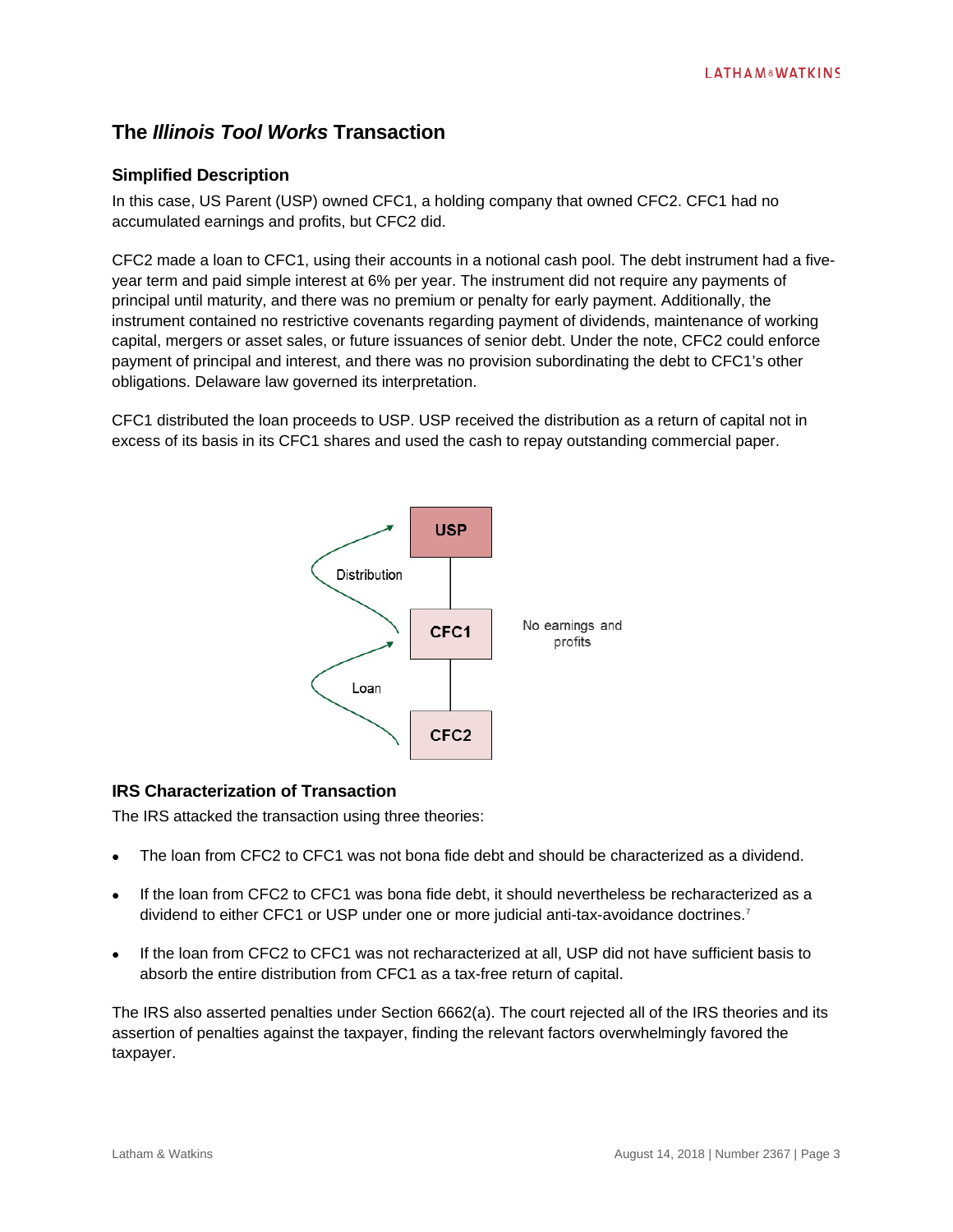## **Highlights of the Court's Analysis**

The bulk of the opinion focuses on a traditional, non-statutory, multifactor analysis to determine whether the transaction between CFC2 and CFC1 created bona fide debt or a dividend. But certain aspects of the analysis merit attention, because they may reflect noteworthy developments in how the court engages in that analysis.

The court undertook a 14-factor analysis. Nine factors favored debt characterization, four were neutral or unhelpful, and only one favored dividend characterization.

|           | Debt                        |           | <b>Neutral/Unhelpful</b>     | <b>Dividend</b>       |
|-----------|-----------------------------|-----------|------------------------------|-----------------------|
|           | Stated intent to repay      |           | Size of the advance          | Extent of shareholder |
| ٠         | Retained earnings and       |           | Use of advanced funds        | control over lender   |
|           | dividend history of lender  | ٠         | Participation in management  |                       |
| $\bullet$ | Conventional formal indicia | $\bullet$ | Identity of interest between |                       |
|           | of debt (e.g., promissory   |           | creditor and shareholder     |                       |
|           | note)                       |           |                              |                       |
| $\bullet$ | Treatment of advances in    |           |                              |                       |
|           | corporate records           |           |                              |                       |
| ٠         | Repayment history and       |           |                              |                       |
|           | source                      |           |                              |                       |
|           | Status of advances relative |           |                              |                       |
|           | to other debt               |           |                              |                       |
|           | Adequacy of capitalization  |           |                              |                       |
|           | Risk involved in making     |           |                              |                       |
|           | advances                    |           |                              |                       |
|           | Ability to obtain outside   |           |                              |                       |
|           | loans                       |           |                              |                       |

## **Established Pattern of Conduct**

The court's decision that the upper-tier CFC intended to repay the advance from the lower-tier CFC may have depended as much on the behavior of Illinois Tool Works and its subsidiaries (the ITW Group) with respect to the group's other intercompany debt obligations as it did on the ITW Group's behavior with respect to the particular obligation at issue in this case. The taxpayer showed a meticulous course of conduct in properly documenting and following the terms of the intercompany instruments issued in its group.

The court recognized that during the relevant time period, the ITW Group had as many as 122 other outstanding intercompany debt instruments with an aggregate face value of US\$74.5 billion. In discovery, the taxpayer provided information about a representative sample of 48 such obligations. The court observed that 33 were fully repaid, three were discharged in a merger or acquisition, and 12 remained outstanding. The court also highlighted credible testimony from employees of the ITW Group that the taxpayer always followed a "live by the agreement" principle for repaying debt, including intercompany debt.

## **Live by the Agreement**

The court's opinion demonstrates that ensuring that a borrower strictly follow the terms of a relatively abbreviated loan document may be more important than creating a comprehensive loan document resembling a bank credit agreement but whose terms the borrower might only loosely observe.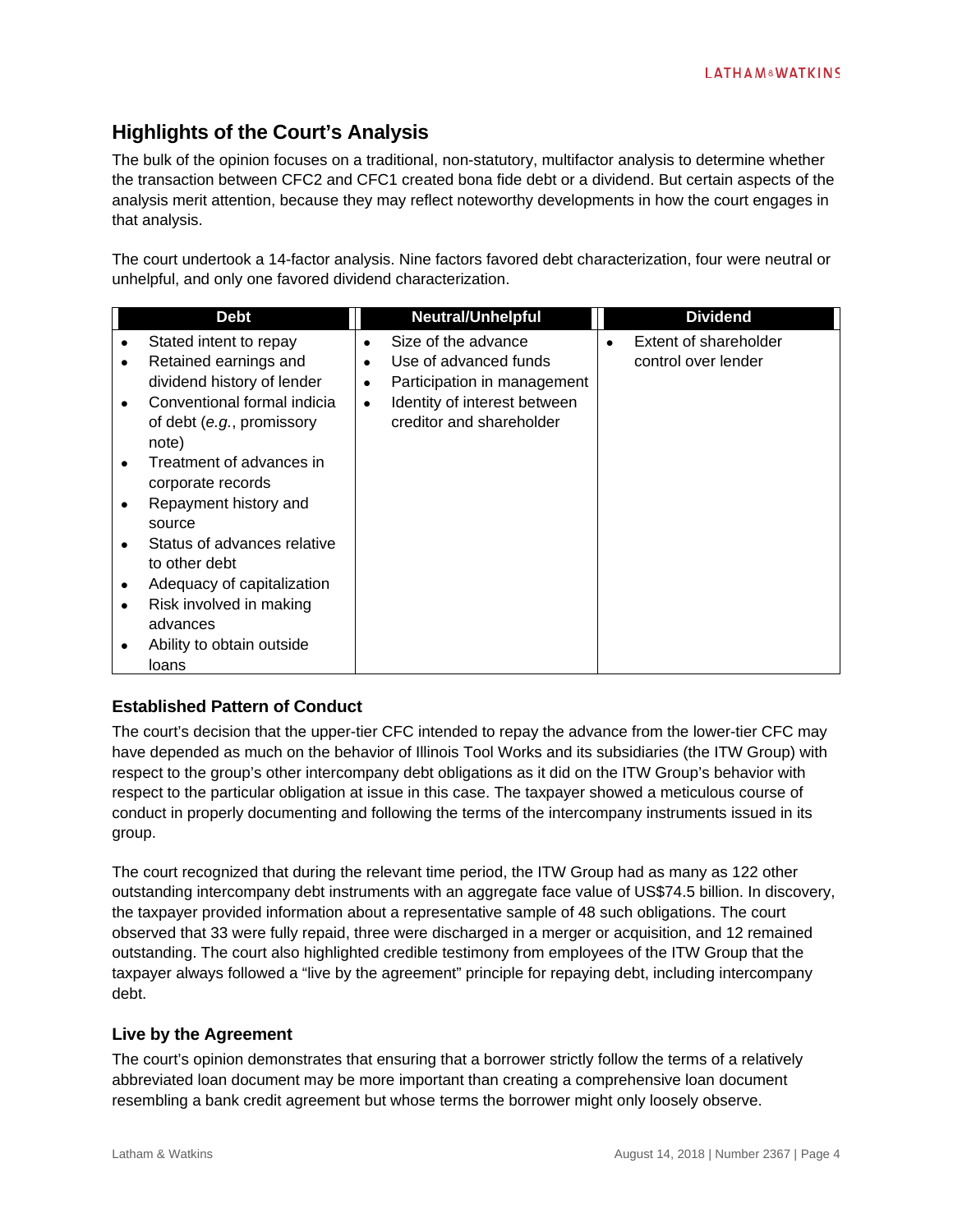Not only was the ITW Group's documentation of the transaction in order, but also the ITW Group ensured that it adhered to the formalities of the structure that the documentation created, including the regular payment of interest. The loan document in this case was a one-page promissory note containing the terms described above, which the court found sufficient. The documentation did not include financial and non-financial restrictive covenants that often appear in third-party borrowing agreements, including limitations on the payment of dividends, requirements for the maintenance of working capital, limitations on future issuances of senior debt or on mergers and asset sales, and the requirement to provide quarterly financials.

However, in light of the ITW Group's behavior with respect to the obligation at issue in this case, its pattern of behavior with respect to its other intercompany obligations, and the assessment of the uppertier CFC's ability to pay and hypothetical credit rating (provided by the taxpayer's experts), the court was not particularly troubled by the fact that the terms of the promissory note were considerably shorter than those that might appear in a bank credit agreement, which typically contains dozens of pages of terms and conditions.

### **Rejection of IRS Arguments**

Finally, the court's opinion is notable for its dismissal of what might be considered the IRS' "go-to" arguments against a taxpayer's treatment of an intercompany transaction as creating bona fide debt.

In this case, as it has in others, the IRS contended that the upper-tier CFC lacked an independent ability to pay interest or repay the loan because the upper-tier CFC was a holding company and relied on the operations of its subsidiaries to provide cash. The court flatly rejected that argument, observing that a potential creditor would evaluate a holding company's ability to pay by taking into account the assets and future cashflows of its operating subsidiaries. The court noted that the IRS' position would appear to make a holding company incapable of incurring genuine intercompany debt and the court stated that it was aware of no legal support for that theory.

The IRS' arguments for the application of a variety of judicial anti-abuse doctrines all essentially centered on the argument that the form of the ITW Group's transaction should not be respected because the ITW Group could have obtained the cash to repay its commercial paper through alternative transactions that did not involve the tax-free repatriation of foreign earnings. The court had no trouble rejecting the invitation to apply any of the doctrines that the IRS offered, noting specifically that for the taxpayer to have obtained the funds using a transaction that minimized its tax costs was not improper.

## **Final Thoughts**

Given the inherently factual nature of this case, and the thorough and well-reasoned opinion of the Tax Court, it is difficult to see a path forward for a government appeal. The *Illinois Tool Works* decision will present a valuable piece of guidance for taxpayers with respect to a quintessentially fact-intensive inquiry. The insight it provides will undoubtedly be relevant for both taxpayers planning new intercompany transactions, as well as taxpayers who may be engaged in disputes about the characterization of prior intercompany transactions.